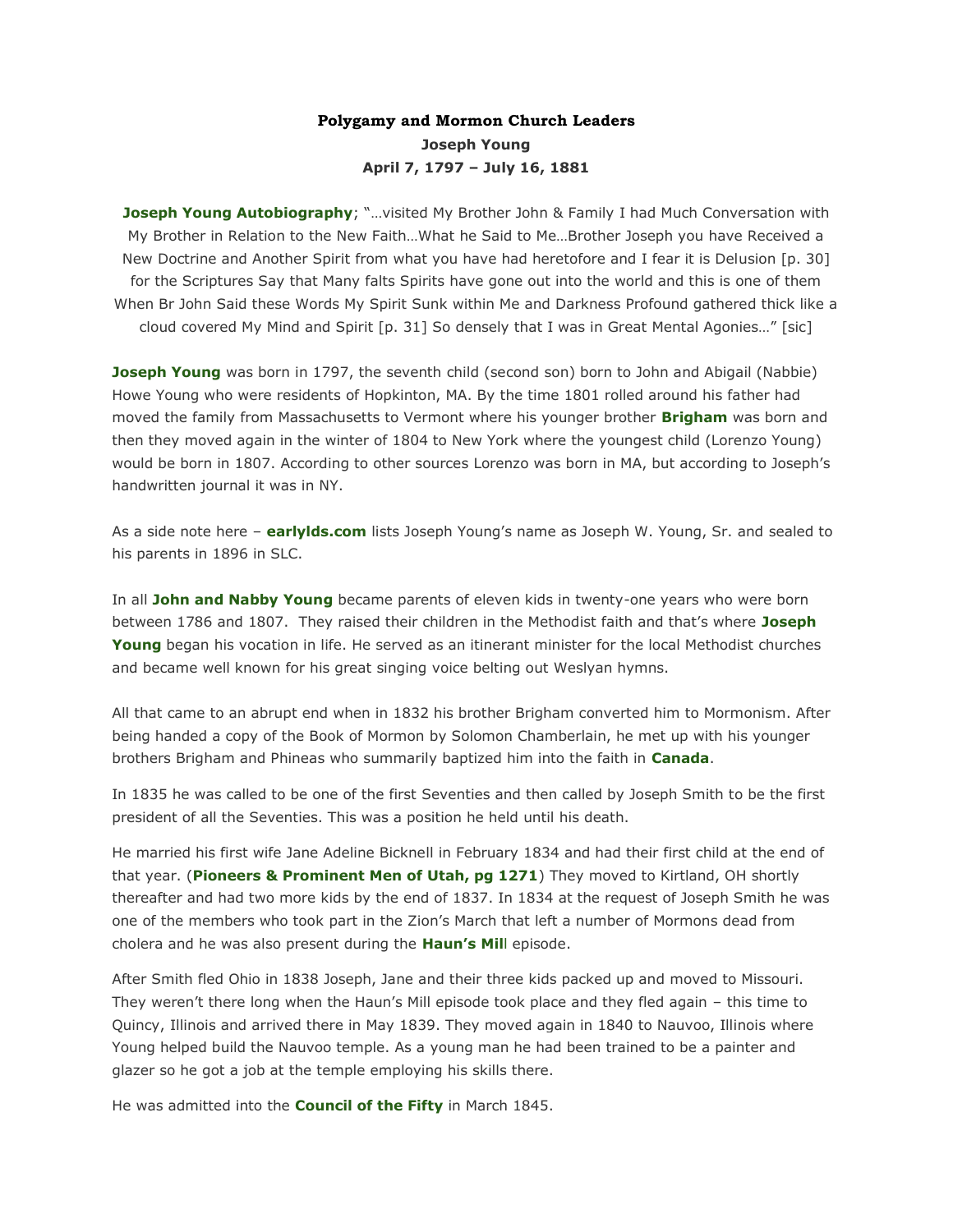In 1846 they were forced out of Nauvoo and lived in Council Bluffs, IA where Jane gave birth to another child. In January and February of that same year he married three more wives. After arriving in Salt Lake in 1850 Jane gave birth to three more kids by 1856. Some sources say they lived in Council Bluffs and others state they were in Winter Quarters, NE. Either way, in 1850 he along with his wives and other Mormons left Winter Quarters, NE to settle in Utah.

He married two more women in 1862 and 1863 (again conflicting reports show these marriages took place in 1866 & 1868). He stayed in SLC where he lived until his death in 1881.

Young served in countless missionary capacities throughout the territory and in 1870 also visited the British Isles to preach there as well.

There are conflicting reports on the number of wives and kids, but that goes along with the territory of the polygamous lifestyles. Many sources cite  $10 - 13$  children born to Young, but according to our research we've counted more than twenty.

A report on **[FamilySearch](https://familysearch.org/tree/#view=ancestor&person=KWJT-N5K%20)** lists the marriages of Joseph Young to 10 women not listed in this document. They are Susanna Hall, Letitia Halstead, Julia Belknap, Maryette Belknap, Mary Pill, Maria Beardsley, Harriett Elizabeth Beardsley, Jennet Young, Janet Young and Maria Marshall. This is the only site that lists these extra marriages, thus their exclusion below.

The most remarkable event in this man's life has to be the ominous warning he received from his older brother John who advised against being involved with the Mormons. Unfortunately, Joseph ended up converting John into the lies.

As ominous as that scenario was other disturbing events are still taking place in regards to Joseph Young's many wives. You'll notice in the 'other info' column for each wife Mormons are busy rebaptizing these folks and performing proxy marriages for them.

All resources are embedded in links within document except for use of Nauvoo Roots of Mormon Polygamy, 1841-1846: A Preliminary Demographic Report by George D. Smith indicated with \*

|              | Wife/Age @<br>marriage<br>(Young's age)                       | <b>Marriage</b><br>date | <b>Kids</b> | <b>Other</b><br>info                                                                               | Wife's<br>marital<br><b>status</b> |
|--------------|---------------------------------------------------------------|-------------------------|-------------|----------------------------------------------------------------------------------------------------|------------------------------------|
| $\mathbf{1}$ | <b>Jane</b><br><b>Adeline</b><br><b>Bicknell - 19</b><br>(36) | 2/18/<br>1834           | 11          | <b>Born</b><br>8/14/1814<br><b>NY</b><br><b>Died</b><br>1/15/1913<br><b>WA</b><br>*Their kids were | Single                             |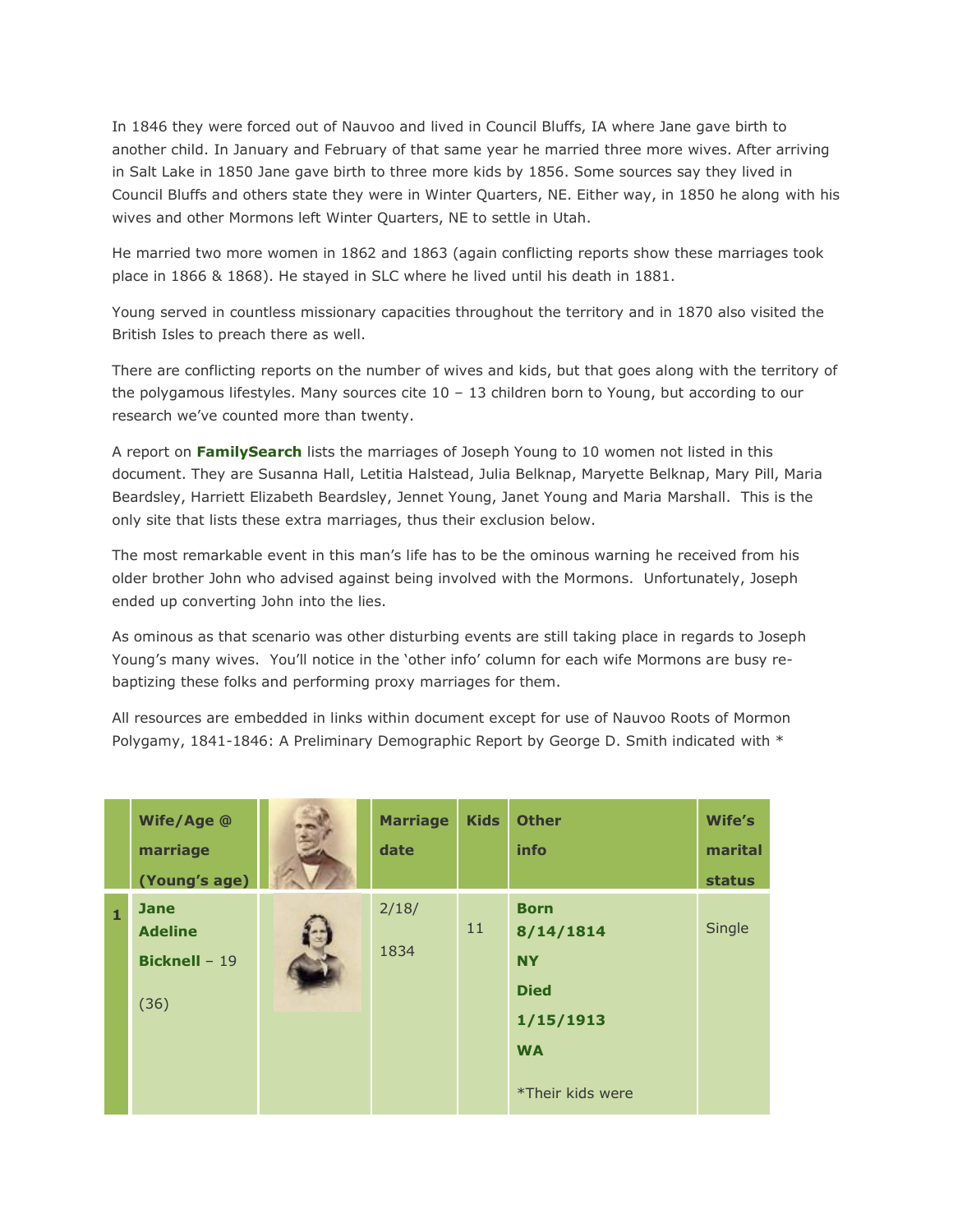# the only CR

(children of

record) for Joseph.

### **[Youngparkinson](http://young.parkinsonfamily.org/joseph/docs/vilate-jane-bicknell-young.htm)**

**[family.org](http://young.parkinsonfamily.org/joseph/docs/vilate-jane-bicknell-young.htm)** reports

Jane had 2 kids

when they lived thru

the Haun's Mill

Recognition of their

marriage is made in

**[Pioneers & Prominent](http://pioneers.rstebbing.com/Y.html) [Men of Utah](http://pioneers.rstebbing.com/Y.html)**, **[Earlylds.com](http://www.earlylds.com/getperson.php?personID=I16757&tree=Earlylds)**, **[Earlylds.com](http://www.earlylds.com/getperson.php?personID=I16757&tree=Earlylds)** reports she was

baptized by

proxy for the dead

in Salt Lake temple

in 5/1964 & sealed

to her parents in

the Ogden temple

in 12/1973.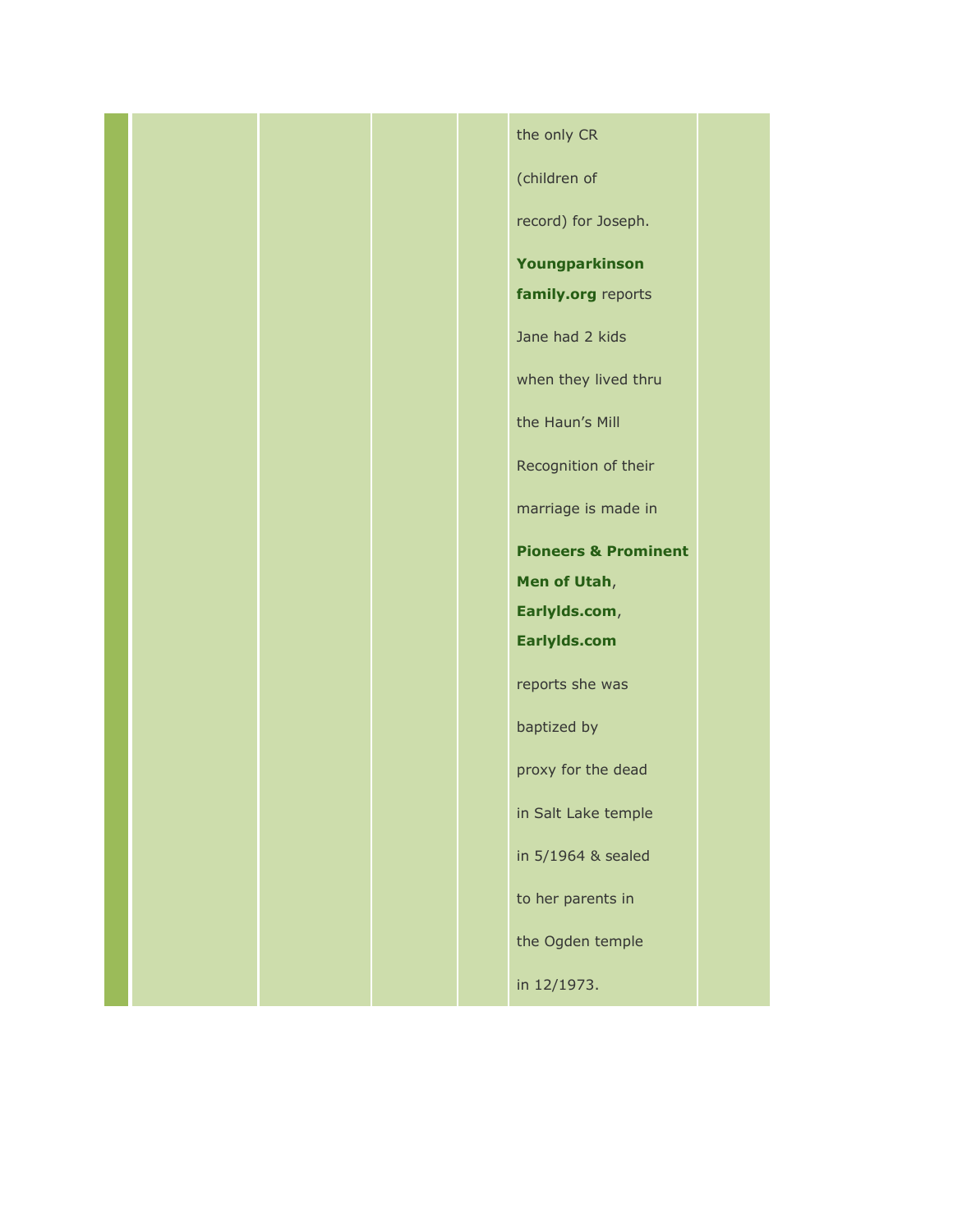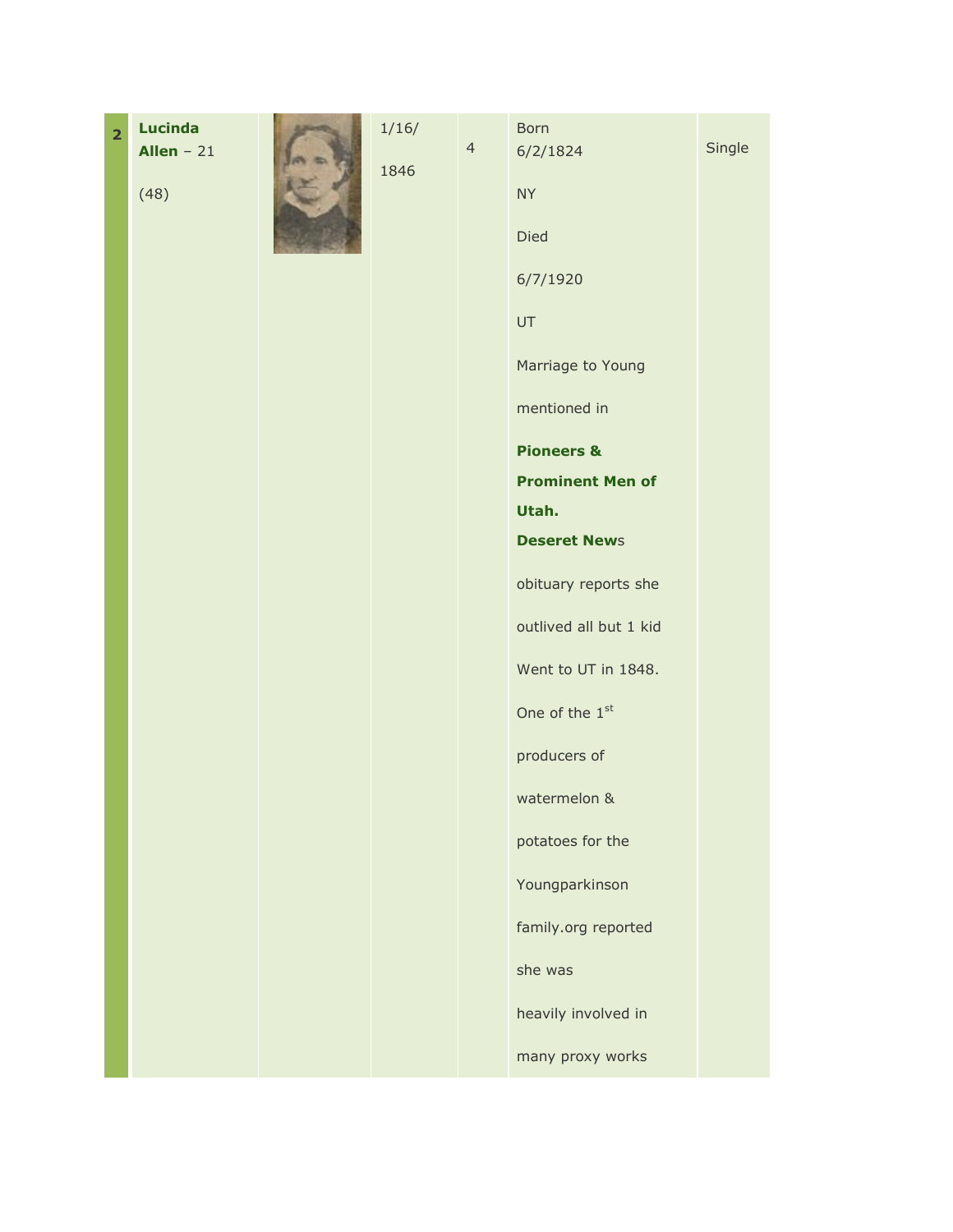|   |                                                                                     |               |              | in the temple.<br>EarlyIds.com<br>incorrectly reports<br>her death as<br>7/16/1881 &<br>baptized 12/1984<br>in Jordan River<br>temple, UT.                                                                                                                                                                                      |       |
|---|-------------------------------------------------------------------------------------|---------------|--------------|---------------------------------------------------------------------------------------------------------------------------------------------------------------------------------------------------------------------------------------------------------------------------------------------------------------------------------|-------|
| 3 | Lydia<br><b>Caroline</b><br><b>Hager</b><br>(Hagar)<br><b>Fleming</b> $-28$<br>(48) | 1/16/<br>1846 | $\mathbf{3}$ | <b>Born</b><br>10/13/1817<br><b>ME</b><br><b>Died</b><br>1859<br><b>UT</b><br>young.parkinson<br>family.org lists<br>marriage w/<br>picture of son<br><b>Isaac Fleming</b><br>Young.<br>Her 1 <sup>st</sup> husband<br>was Isaac Fleming.<br>*Their marriage was<br>for time & Young<br>stood in as proxy<br>for Isaac Fleming. | Widow |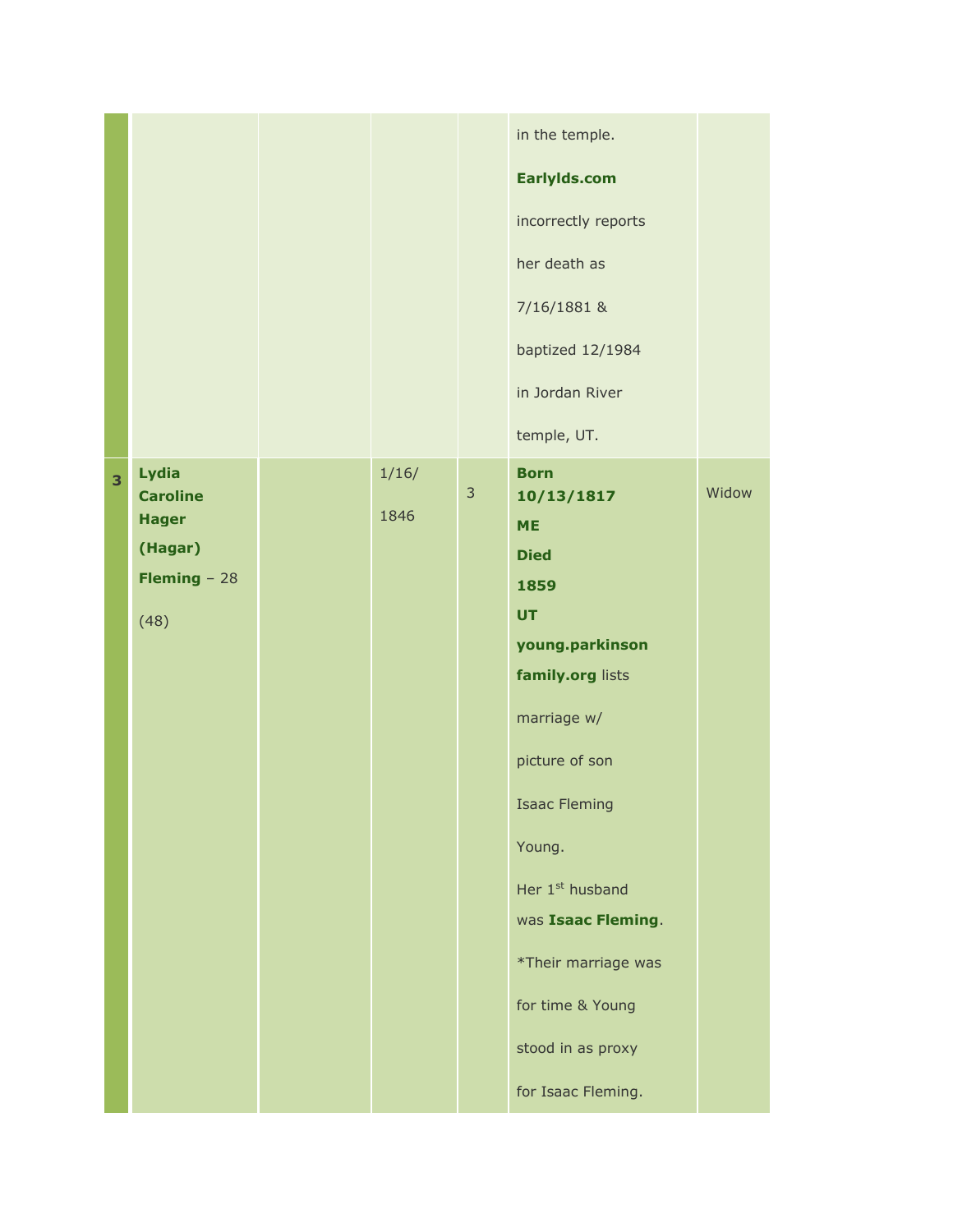# Gapages.com lists

her last name as

Hemming, not

Fleming.

**[Bonnieruefenacht.](http://www.bonnieruefenacht.com/secondsite/web-p/p154.htm#i13326)**

**[com](http://www.bonnieruefenacht.com/secondsite/web-p/p154.htm#i13326)** lists 2

daughters Fannie

& Caroline Lydia.

**[Familyorigins.com](http://www.familyorigins.com/users/k/e/e/Louis-J-Keester/FAMO3-0001/d214.htm#P4275)**

lists her birth,

death in UT.

Earlylds.com

shows marriage to

Isaac Fleming who

died 8/1844 in

Nauvoo.

**[Earlylds](http://www.earlylds.com/getperson.php?personID=I9994&tree=Earlylds)** shows

they sealed her to

Young in 1994

in SL temple

even tho she

was sealed to

Fleming in 1846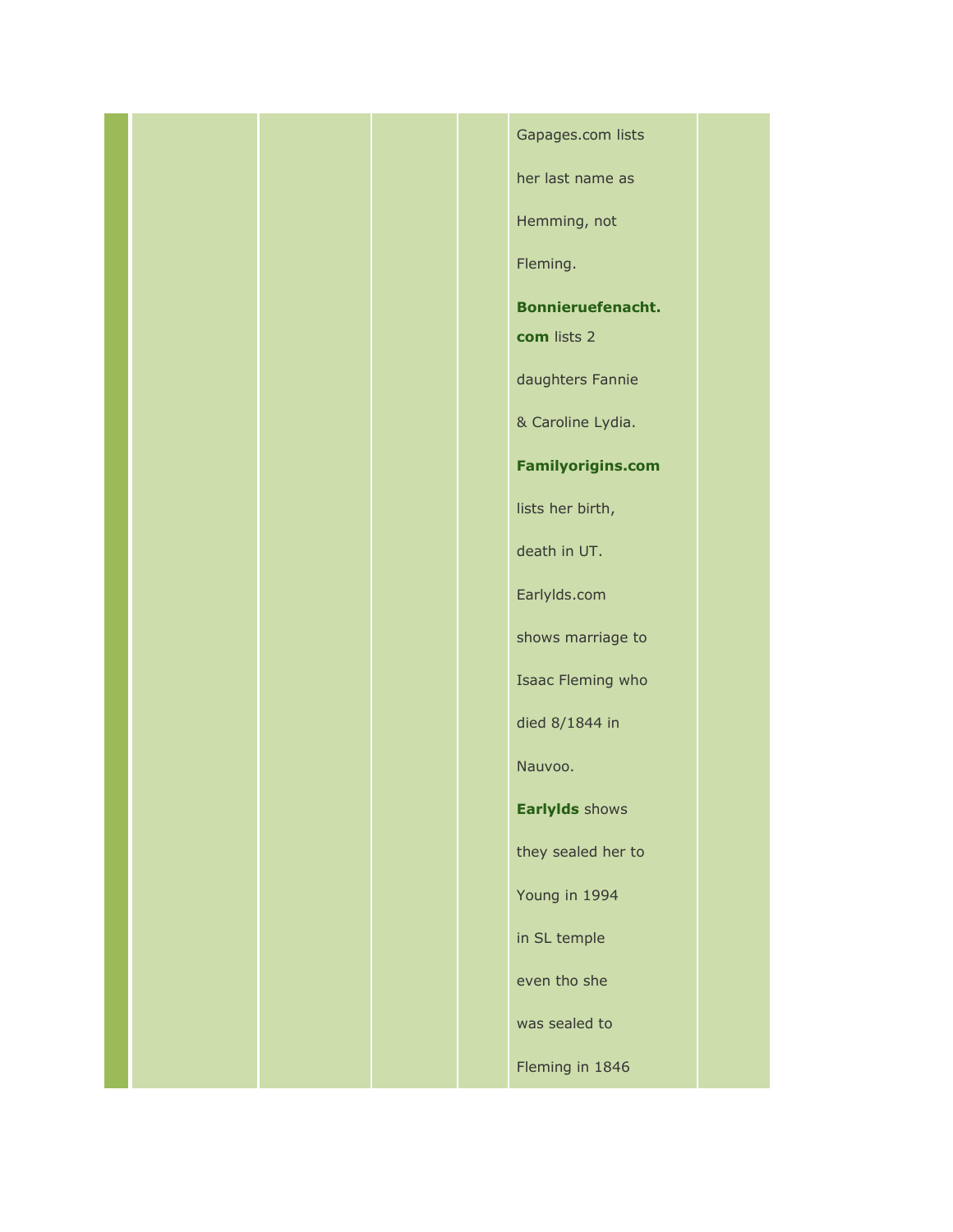|                         |                                                                   |              |                | by proxy at her<br>marriage for time<br>to Young.<br>Earlylds.com also<br>shows they baptized<br>her in 12/1986 in<br>Jordan River temple                                                                                                                                                                               |       |
|-------------------------|-------------------------------------------------------------------|--------------|----------------|-------------------------------------------------------------------------------------------------------------------------------------------------------------------------------------------------------------------------------------------------------------------------------------------------------------------------|-------|
| $\overline{\mathbf{4}}$ | <b>MaryAnn</b><br><b>Huntley</b><br><b>Burnham</b> - $29$<br>(48) | 2/6/<br>1846 | $\mathfrak{Z}$ | <b>Born</b><br>3/14/1816<br><b>VT</b><br><b>Died</b><br>11/10/1903<br><b>UT</b><br>*Mary & Joseph's<br>marriage was for<br>time & Young filled in<br>as proxy for<br>James Burnham.<br><b>Married James Lewis</b><br>Burnham 12/1834<br>in VT. They had 5<br>kids.<br>records.ancestry.<br>com says he died<br>in 1835. | Widow |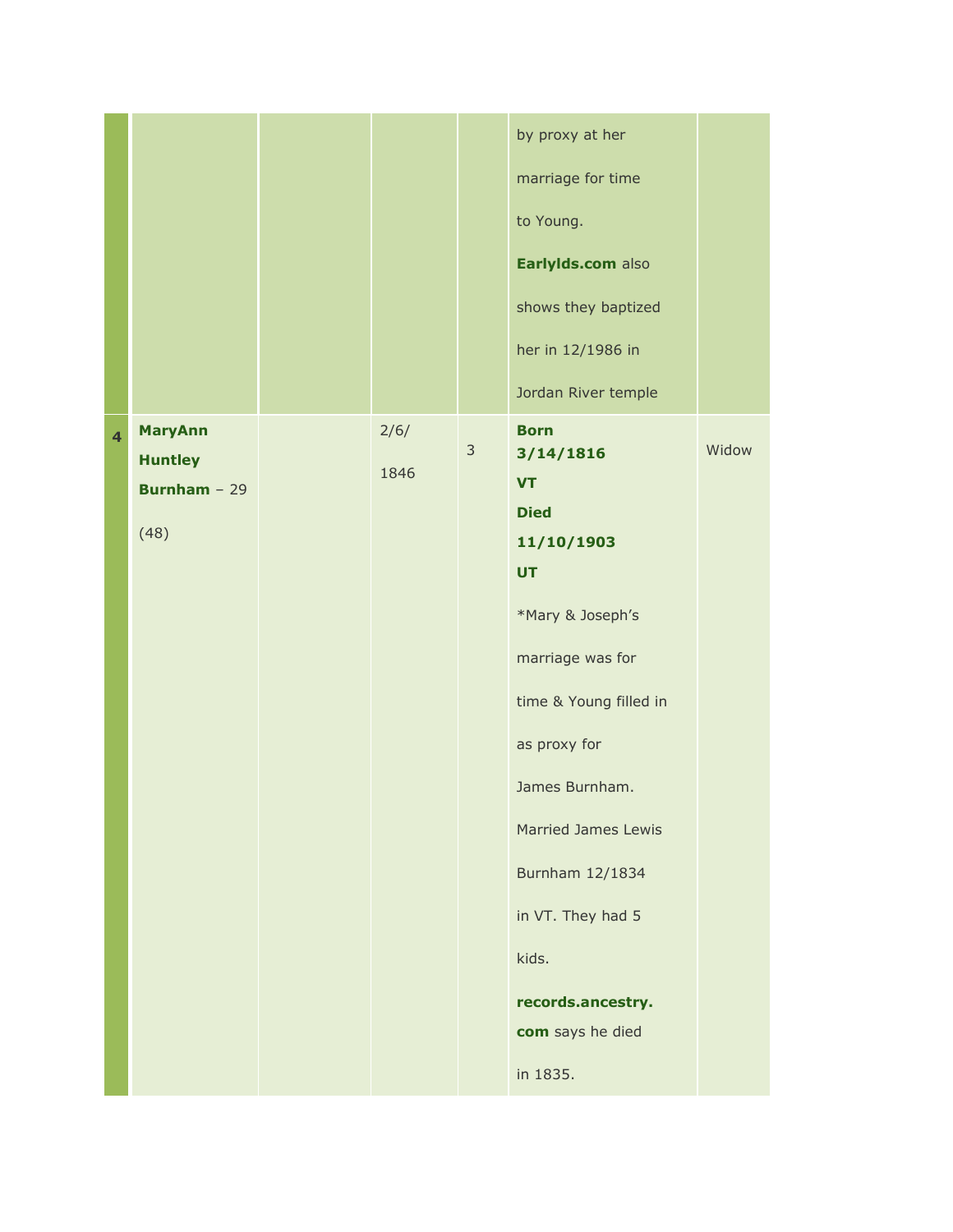#### Gapages.com

recognizes 2 kids,

not 3 for Mary

& Joseph Young.

**[Ealrylds.com](http://www.earlylds.com/getperson.php?personID=I33351&tree=Earlylds)**

Reports her as

wife #1 to

Young w/ no kids.

In another section

it also reports she

was sealed to Joseph

Young in 7/1993 in

the Jordan River

temple, UT.

Original endowments

& sealing to Young

took place in Nauvoo

temple in 1846 as

noted on the left.

**[Earlylds.com](http://www.earlylds.com/getperson.php?personID=I776&tree=Earlylds)** also

gives info for

1st husband James

Lewis Burnham –

he died in 1845,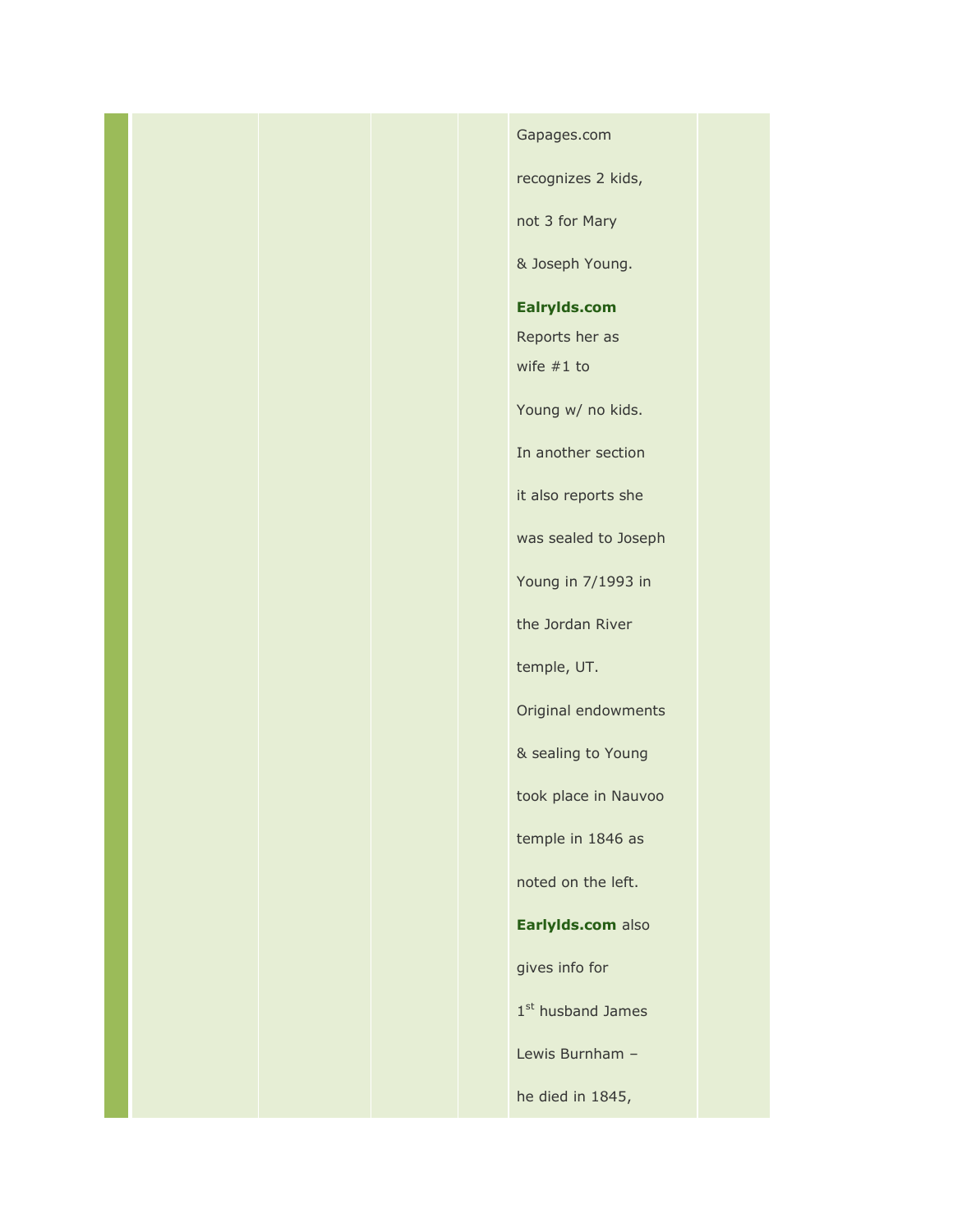|                |                                                                     |                |                | they list 4 of 5 kids,<br>this site shows Mary<br>& James were<br>sealed in 5/1992<br>in Denver temple<br>& he was sealed<br>to his parents<br>in 2/1993 in<br>Denver temple.                                          |       |
|----------------|---------------------------------------------------------------------|----------------|----------------|------------------------------------------------------------------------------------------------------------------------------------------------------------------------------------------------------------------------|-------|
| 5              | <b>Elizabeth</b><br><b>Stevens</b><br>(Stephenson)<br>$-67$<br>(69) | 11/28/<br>1866 | $\mathbf 0$    | <b>Born</b><br>1799<br><b>MA</b><br><b>Died</b><br>???<br><b>GEDBrowser</b> gives<br>obscure date of<br>$6/3/1846$ as sealing<br>date w/ no other<br>data.<br>No other data or<br>vitals were found<br>on this person. | ???   |
| $6\phantom{a}$ | <b>Sarah</b><br><b>Jane</b><br><b>Snow</b>                          | 4/7/<br>1868   | $\overline{2}$ | <b>Born</b><br>10/30/1838<br><b>MO</b>                                                                                                                                                                                 | Widow |